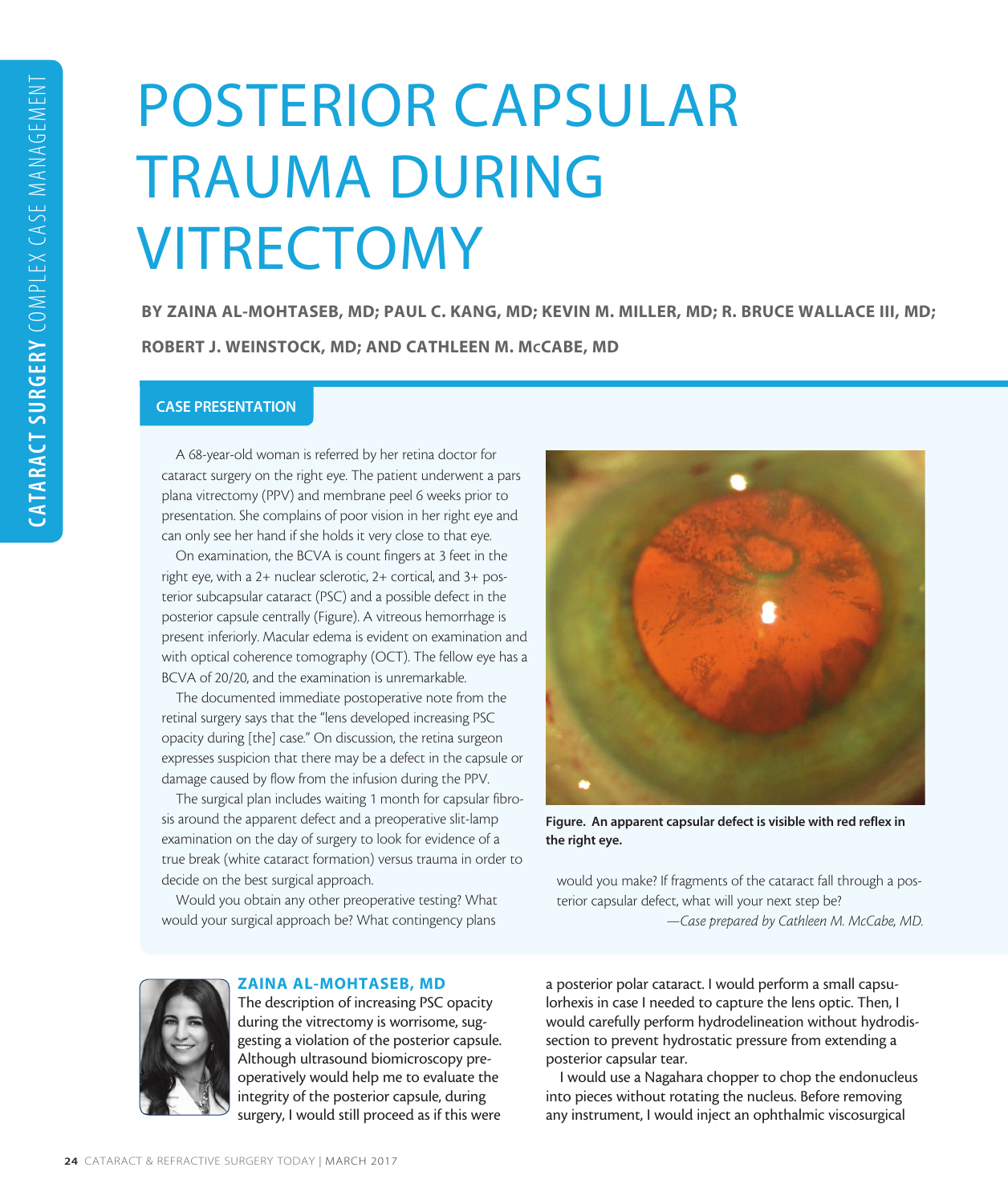device (OVD) to maintain the anterior chamber (AC) so as to prevent its collapse. Using a dispersive OVD, I would viscodissect the epinucleus and cortex (especially in the area of concern to tamponade the vitreous) and then remove them with bimanual irrigation and aspiration. I would start in the periphery and move toward the area of concern. Even if the capsule proved to be intact, I would avoid polishing it.

If, despite my best efforts, fragments of the cataract fell through a posterior capsular defect, I would avoid reaching deep into the vitreous cavity to retrieve them, because doing so might result in a retinal tear. Instead, I would perform a bimanual anterior vitrectomy and then secure the IOL using the optic capture technique.

After bringing down the pupil with acetylcholine chloride, I would inject triamcinolone into the anterior chamber to identify strands of vitreous. Most importantly, I would make sure the macular edema was treated appropriately prior to and after surgery with help from my retina colleague.

# PAUL C. KANG, MD

Occasionally, anterior segment OCT can detect an irregularity in the contour of the posterior capsule to confirm the suspicion of a defect. Nevertheless, surgical planning should anticipate a compromised posterior capsule in an already vitrectomized eye. This would include appropriate informed con-

sent for the possible need for future surgery.

Currently, I use a femtosecond laser for most of my cataract cases. I think the benefit here would be that the capsulorhexis and lens softening could occur with less stress on the lens, less lens manipulation, and less phaco energy. With the Catalys Precision Laser System (Abbott, now Johnson & Johnson Vision), I can control the depth of the lens treatment. In this case, I would extend the laser treatment to only two-thirds the depth of the lens and would stay far away from the posterior capsule.

Next, I would carefully hydrodissect in four quadrants but would stop the fluid wave short of the compromised area of the capsule. I would also aggressively hydrodelineate the lens, with a goal of levitating its nucleus and leaving behind an epinuclear shell. I would use a dispersive OVD to assist in the levitation of the lens and creation of space. Phacoemulsification would then be possible at the iris plane and anterior chamber. Because the laser would have presoftened the lens, it could likely be removed with high vacuum and very little phaco energy. I could then perform viscodissection of the epinuclear shell. Epinuclear and cortical cleanup could be done with irrigation and aspiration and a low bottle height.

The defect in the capsular bag appears to be round, with fibrosis at the edges. In such situations, a one-piece IOL can typically be inserted into the capsular bag. If not, I would place a three-piece IOL in the sulcus.

If, despite my best efforts, lens fragments fell to the

posterior pole, I would proceed with caution. In an already vitrectomized eye, the pieces are likely to fall deep into the posterior pole. For this reason, it might be better for a retina surgeon to retrieve them. If the pieces were accessible, an anterior vitrectomy could be performed.

#### KEVIN M. MILLER, MD



The historical details and clinical findings in this case are consistent with an iatrogenic break in the posterior capsule. Because there was a previous vitrectomy, only a small amount of anterior cortical gel should remain. I would approach the cataract exactly as I would a posterior polar cataract. I would

prefer to use a femtosecond laser to create the capsulorhexis and fragment the nucleus. I would make sure there was at least a millimeter of untreated posterior epinucleus to keep gas bubbles from accumulating near the break.

As with a posterior polar cataract, I would avoid hydrodissection but would be generous with hydrodelineation, performed using an inside-out technique after nucleus removal. I would remove the posterior plate covering the hole as the very last step. If the hole looked irregular or began to expand, I would try to convert it into a posterior capsulorhexis.

A small amount of gel will likely prolapse through the break, so I would be prepared to perform a limited anterior vitrectomy. With a stable tear or a well-performed posterior capsulorhexis, it should be possible to place an IOL within the capsular bag. If not, with a nicely centered and sized anterior capsulorhexis, it should be possible to place an IOL in the ciliary sulcus and to capture the optic posterior to the capsulorhexis.

In the unlikely event that lens fragments drop posteriorly, it would be nice to have a retina specialist nearby, but I do not think one would need to be in the room.

#### R. BRUCE WALLACE III, MD



Considering the nature of the retinal surgery, the macular edema may reduce the possibility of any significant visual improvement in this case. The first steps are to assess the patient's Lotmar potential visual acuity and to discuss in detail with her and her family the questionable cataract surgical prognosis based on her

history of retinal disease and the probability of a tear in the posterior capsule. If macular disease continues, a further delay of surgical treatment may be warranted.

It would be advisable to wait 1 month and then repeat the macular OCT as well as the Lotmar visual acuity test. One avenue for treatment would be to have the patient return for a pars plana lensectomy by the retina surgeon, with a plan for an anterior chamber or sutured IOL later.

For the anterior segment specialist, surgical treatment will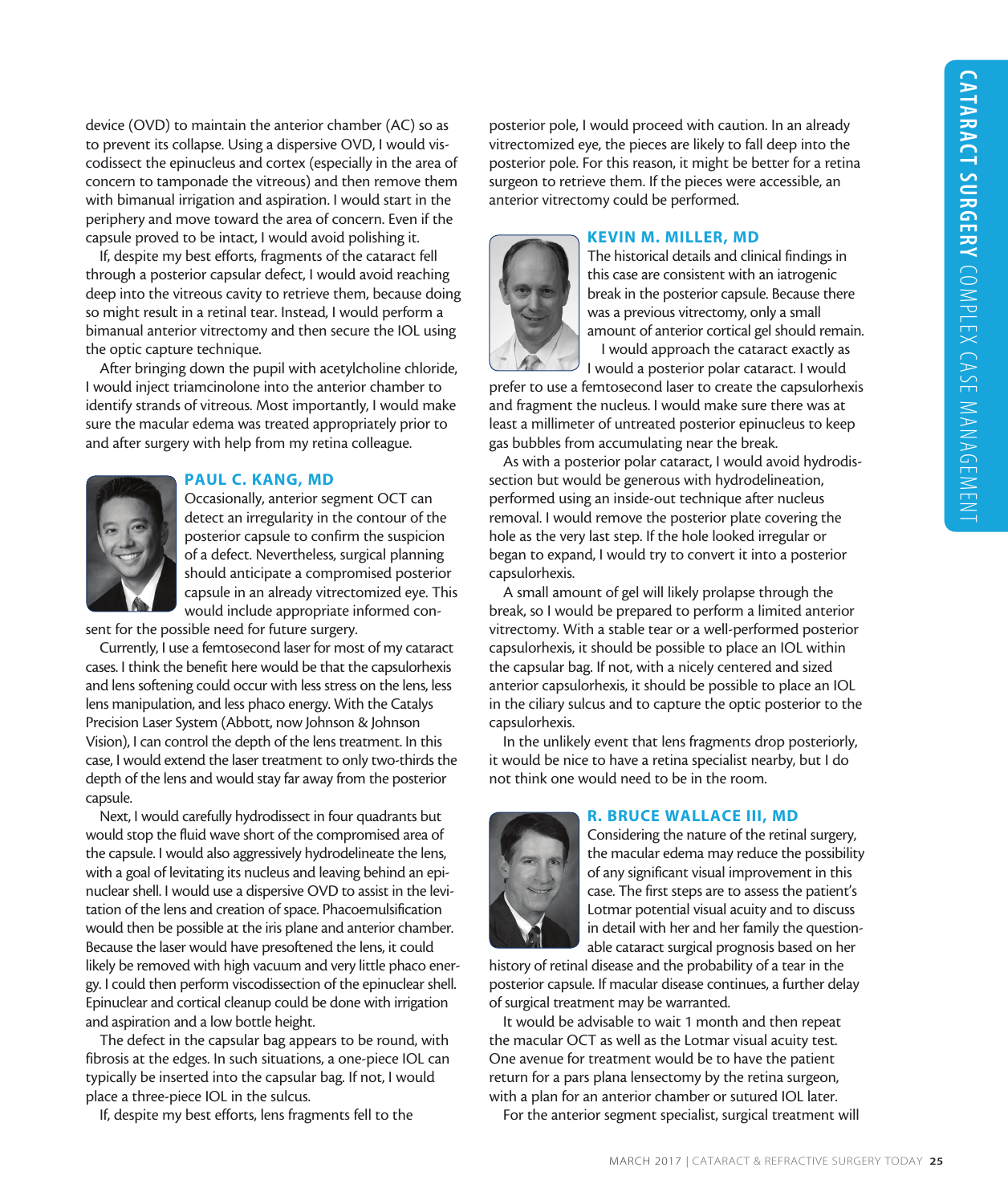be a challenge because of the probable posterior capsular tear that likely will not have healed or even improved in the month before surgery. The tear will probably expand, even with low-flow, low-pressure phacoemulsification. One avenue to consider is a can-opener capsulotomy and planned extracapsular nuclear extraction to reduce the chance of a balanced salt solution-aqueous misdirection syndrome, which will be more likely with the additional fluid necessary for phacoemulsification. Without expansion of the capsular tear, in-the-bag placement of a posterior chamber IOL could be successful, but if the surgeon harbors any doubt, ciliary sulcus placement would be safer.

If lens fragments of significance flow posteriorly, a followup examination and treatment by the retina specialist should be considered.

## ROBERT J. WEINSTOCK, MD

I would assume significant damage to the posterior capsule's integrity and likely enlargement of the site of trauma during cataract removal, with the potential loss of nuclear and cortical material into the vitreous cavity. I would therefore perform a retrobulbar block and use the Stellaris PC Vision

Enhancement System (Bausch + Lomb), which has 25-gauge vitrectomy capability. A laser could be used to make the capsulotomy, but I typically avoid laser fragmentation unless there is very dense nuclear sclerosis, because it obscures the red reflex and inhibits visualization of the potential hole in the capsule.

I usually start with a superior (for a left eye) or an inferior (for a right eye) transconjunctival 25-gauge PPV trocar system with port creation and a plug placed in the port to prevent vitreous from escaping. It is very important to perform these steps first, while the eye is still sealed with adequate pressure and resistance during the trocar's placement. Then, I proceed with typical clear corneal cataract extraction, but I am extremely gentle during hydrodelineation and hydrodissection. I carefully watch the fluid wave to see if it passes in front of the potential defect in the posterior capsule or stops at the site of trauma, with fluid entering the posterior segment. If a complete fluid wave passes in front of the suspected hole in the posterior capsule, I have a lot more confidence that I will be able to preserve the posterior capsule and remove the cataract completely without any loss of material into the posterior segment.

Usually, I start with a high vacuum setting. I try to impale the nucleus and bring it into the supracapsular space so as to keep it trapped in the anterior chamber or at the level of the capsulorhexis and avoid moving it posteriorly through the potential capsular defect. I attempt to leave the cortex in place so that it can temporarily block vitreous or fluid movement between that potential hole and the anterior

segment. If during the case I observe an enlargement of the posterior capsular hole or the prolapse of cataract material through it, I stop, perform a viscoelastic-balanced salt solution exchange in the anterior chamber, and remove the phaco handpiece. Because I perform bimanual microincisional cataract surgery, I then use the irrigating chopper through one of the incisions in the anterior chamber as a chamber maintainer.

With the 25-gauge vitrectomy instrument through the pars plana port, I perform an anterior vitrectomy and attempt to capture any cortical or nuclear material that is in the anterior vitreous space or starting to move through the hole in the posterior capsule. After a thorough anterior vitrectomy, I often place a retinal lens on the eye to visualize how much material has escaped into the vitreous cavity. If visibility is good, I will sometimes go a little deeper and remove any residual vitreous or cortical material that is floating in the midvitreous area. Afterward, I usually remove the vitrectomy instrument and return to conventional irrigation and aspiration in the anterior segment through the clear corneal incisions. I attempt to clean up the cortex in the capsule and preserve as much capsule as possible.

Next, I stain the anterior and posterior chambers with triamcinolone acetonide (Kenalog; Bristol-Myers Squibb) to ensure that no vitreous is presenting through the pupillary axis. Then, I usually implant an LI61AO monofocal lens (Bausch + Lomb) in the sulcus. After instilling acetylcholine (Miochol-E; Bausch + Lomb) and ensuring that there is no vitreous in the anterior chamber, I suture the main incision. Next, I inject triamcinolone acetonide and an antibiotic into the vitreous via the 25-gauge port and then remove the port.



## WHAT I DID: CATHLEEN M. McCABE, MD

Cataract surgery was delayed until 1 month after presentation to allow for fibrosis around the apparent posterior capsular defect. I was surprised that no further opacification or whitening of the cataract occurred and considered that the injury

might not be full thickness after all.

After filling the anterior chamber with a dispersive OVD, I created a capsulorhexis small enough for optic capture (see *Watch It Now*). I carefully performed hydrodelineation and removed the nucleus with a chopping technique. As I was evacuating the last fragments, a tear in the posterior capsule became visible, and a nuclear fragment was lost through it into the vitreous.

I performed a bimanual anterior vitrectomy through a sclerotomy 3 mm posterior to the limbus. Then, I placed the vitrector through a paracentesis in order to remove the remaining cortex. A very useful tool in these cases is a disposable wide-view vitrectomy lens (Dutch Ophthalmic